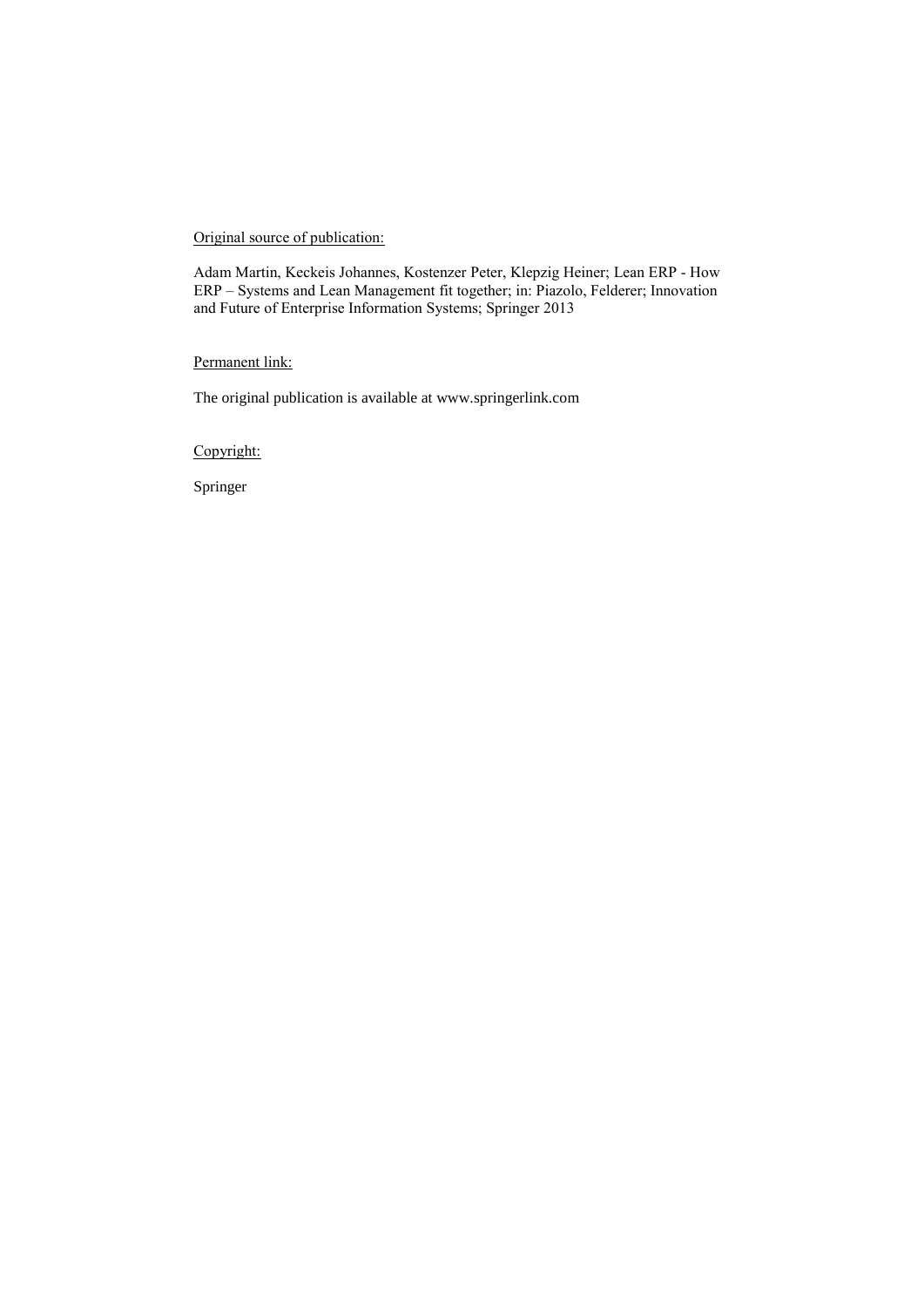# **Lean ERP –how ERP-systems and Lean Management fit together**

Martin Adam<sup>1</sup>, Johannes Keckeis<sup>2</sup>, Peter Kostenzer<sup>1</sup>, Heiner Klepzig<sup>2</sup>

<sup>1</sup> University of applied science Kufstein / Tyrol, Austria <sup>2</sup> University Innsbruck, Austria

**Abstract.** Lean Management and ERP-systems are seen as contradicting each other. Lean Management goes for low cost automation, simplicity and high visibility of information flow whereas ERP-systems might become complex and intransparent. This article outlines a research project that combines pros of both. This is called Lean ERP. First results of a study showed that it really is a niche market while a surprisingly high number of ERP providers already offer Lean support in their software.

**Keywords:** ERP-system, Lean Management, Lean ERP, Toyota Production System

# **1 Introduction**

#### **1.1 Lean Management and its cons**

Lean Management has its origin in the Toyota Production System (TPS). TPS is a management philosophy that includes the entire organization – people, culture, processes. Its first elements go back to the 1920´s and where meant to fix cost problems when Toyota was still a loom company. Further elements were developed by Taiichi Ohno to cope with new challenges concerning flexibility in the 1950s. Low costs, high flexibility and quality lead to profitability which is the ultimate goal of TPS. Costs are reduced by eliminating waste, demand-driven planning and balanced processes. Small batch sizes reduce lead time and drive flexibility. Enabling employees and customer orientation help to reach quality [1]. "Lean Management" as a term was introduced by Womack et al. in the 1990´s at the MIT in Boston after having studied the TPS [2].

Lean Management nowadays is widely applied in the automotive industry. It also became popular in other industries, even in services. New terms like Lean Accounting, Lean Office or Lean IT demonstrate its popularity. Nevertheless, cons were expressed that will be discussed in the following [3]. As excessive inventory raises costs and huge batch sizes lowers flexibility, Lean Management goes for short planning horizons and produces only according to customer demand. By nature Lean is reaction-based as it does not consider forecast. Lean is more tactical and job-floor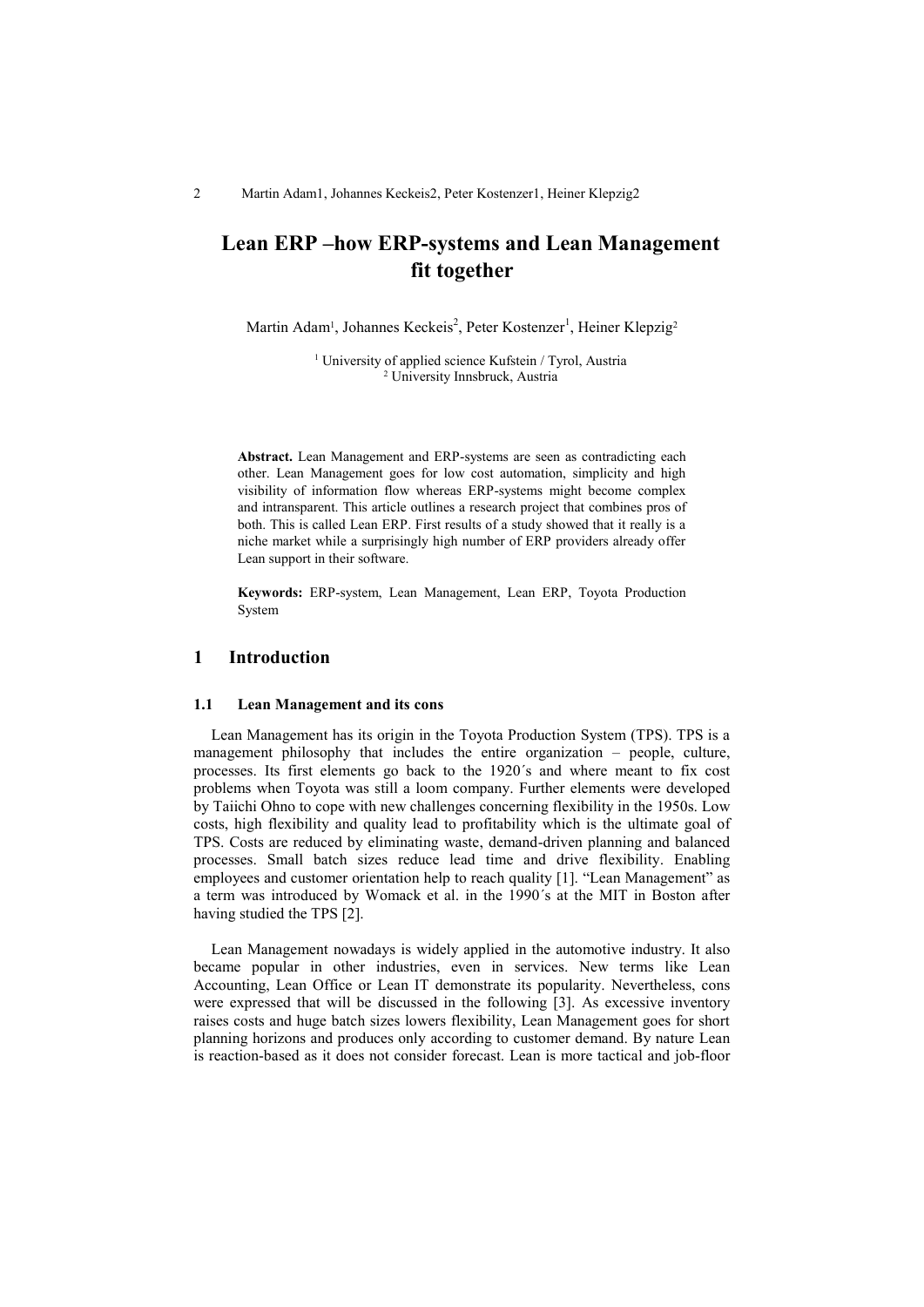oriented than strategic. This might be a problem for companies with long production cycles or for companies that rely on high demand components with long order lead times.

Ideally, production is balanced and the product flows without interruption from one step to the other. If cycle times of the process steps vary too much, balancing is not possible and Kanban signals are used to pull from downstream. The most downstream process step triggers the entire production line. This simplifies planning a lot as only one step in the entire production lines needs to be scheduled. As Supply Chain Management becomes more integrated, critics argue that physical Kanban signals cannot move out of the plant to suppliers. This might also be a problem in case of multisite companies.

Data handling engenders criticism as well. A core element in Lean is Visual Management. Current performance data are displayed on the job floor to everybody. Employees and management see at a glance if the process is in or out of control. Correction actions can be taken immediately. Therefore current performance data are needed. Critics argue that without adequate IT support, data gathering, formatting and displaying might become exhaustive and lead to errors.

#### **1.2 ERP-systems and its cons**

Similar to Lean Management, "Enterprise Resource Planning Systems" (ERP) also face its challenges. ERP started from simple Material Requirements Planning Systems (MRP) and moved into all aspects of a company including its relationship with suppliers and even customers. Functionality grows and with it ERP are getting complex. Visibility of processes gets lost.

ERP provide workflows for business processes that are often best practice. On the one hand, companies may reach a better level of process support by implementing ERP. On the other hand, this promotes inflexibility as the processes are hard coded and modification is mostly limited by the companies to a minimum in order to avoid additional costs.

One big advantage of ERP is data handling. All relevant data are inside the ERP database. Decomposing bills of material, analyzing component order lead times, calculating takt, timing and sequencing orders is done automatically. On the other hand, data are often average and variation is not considered. Job floor scheduling ignores real demand and central steering does not react properly to unplanned incidents like broken die.

## **1.3 Lean Management versus ERP-systems**

Lean Management and high cost automation are often seen as contradictory [4]. This also applies to IT support. Lean advocates argue that IT leads to intransparency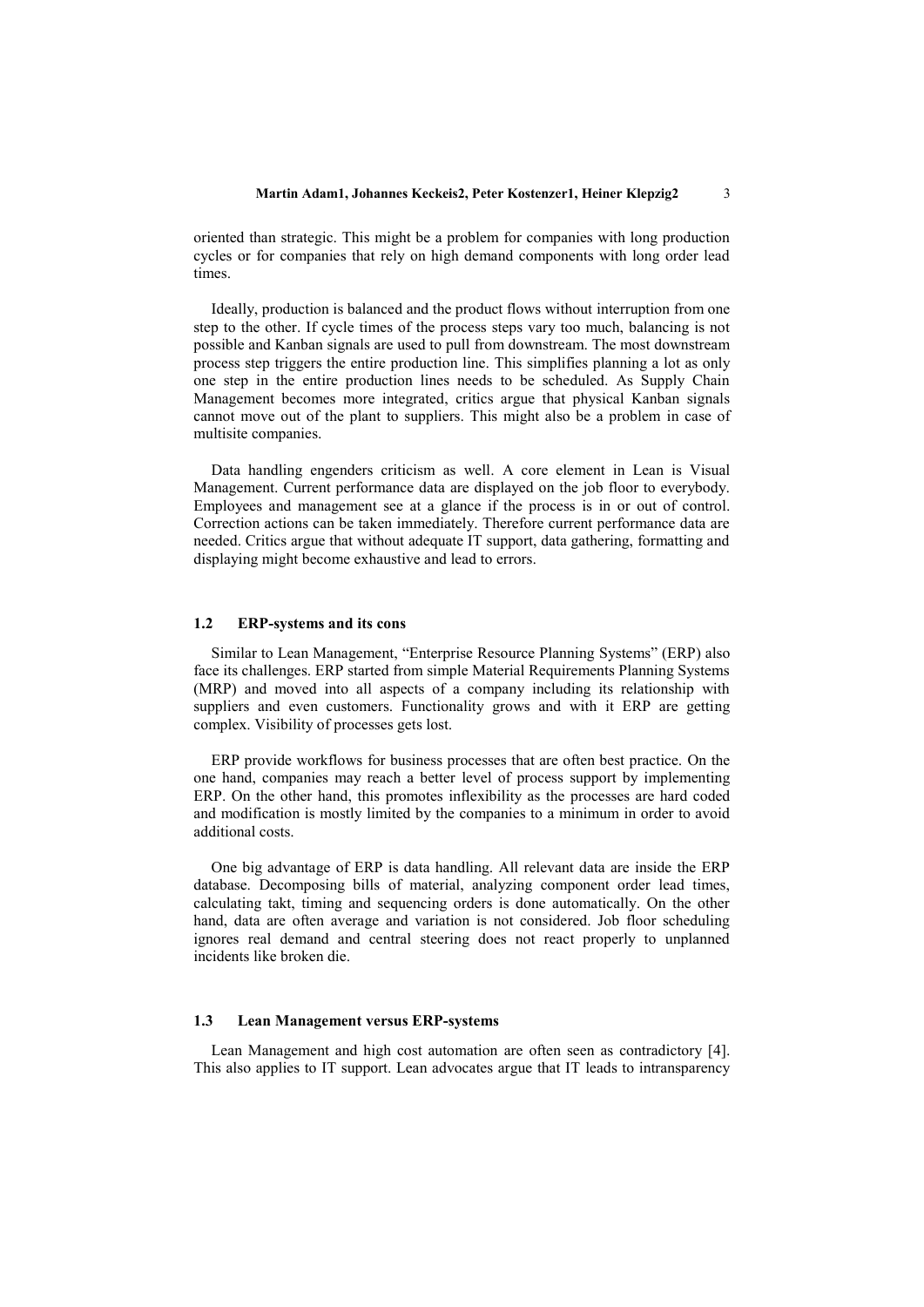of the process flow as visibility is lost. Job floor employees no longer see the information flow. They cannot react immediately if something happens, like postponing material replenishment due to longer change over times, as everything is preplanned and steered centrally by some computers. In that case, IT diminishes the problem solving ability of a single worker just where continuous improvement is essential to Lean. Companies often move towards Lean Management as a response to the complexities and intransparency brought in by IT. So, typically, the Lean advocates resist using IT until lean principles are implemented manually [5].

Nevertheless, IT systems are heavily used in most of the companies. 92% of the companies use ERP [6]. So, whenever, a company moves toward Lean Management, and as we have noticed, a growing number of companies does this, there are always discussions of pros and cons of ERP. Sometimes they follow more the ideological path than the rational. Sometimes simple questions occur like, how much "pull" is needed? Do we still need our push signals from ERP or do we rely purely on paper based pull signals from downstream? Shall we skip forecasting and rely entirely on current demand? These are the kind of questions that laid the ground for the following research.

#### **1.4 Lean Management and ERP-systems**

Having highlighted some of the challenges that Lean Management and ERP face today, we argue that both complement each other well. As discussed before, Lean Management has its pros in demand driveness and its short comings in forecasting and coping with long ordering lead times. As far as ERP is concerned it is not able to handle unplanned situations on the job floor. Combining both ERP forecasting functions, including decompositions of complex bills of material with Lean pull job scheduling might help [7].

One main reason why ERP is implemented is accurate real time reporting. This is exactly what Lean needs for its continuous improvement principle: accurate data of current performance with high visibility to those who are concerned. Without a single database, dedicated data entry points and analyzing and displaying functions as it is offered by ERP and Business Intelligence systems this might become time consuming and error prone. ERP can make these processes less labor intensive and provide visibility to performance, error handling, job status and inventory more easily [8].

So this is what we call Lean ERP: ERP-systems that support Lean principles.

## **2 Spread of Lean ERP**

In a recent study conducted by the University of Applied Science in Kufstein / Tyrol 21 out of 35 ERP software producers reported that their systems offered some sort of Lean Management support. This is an amazing number. These functions have been developed in the last 2-4 years. Consequently, supporting Lean principles within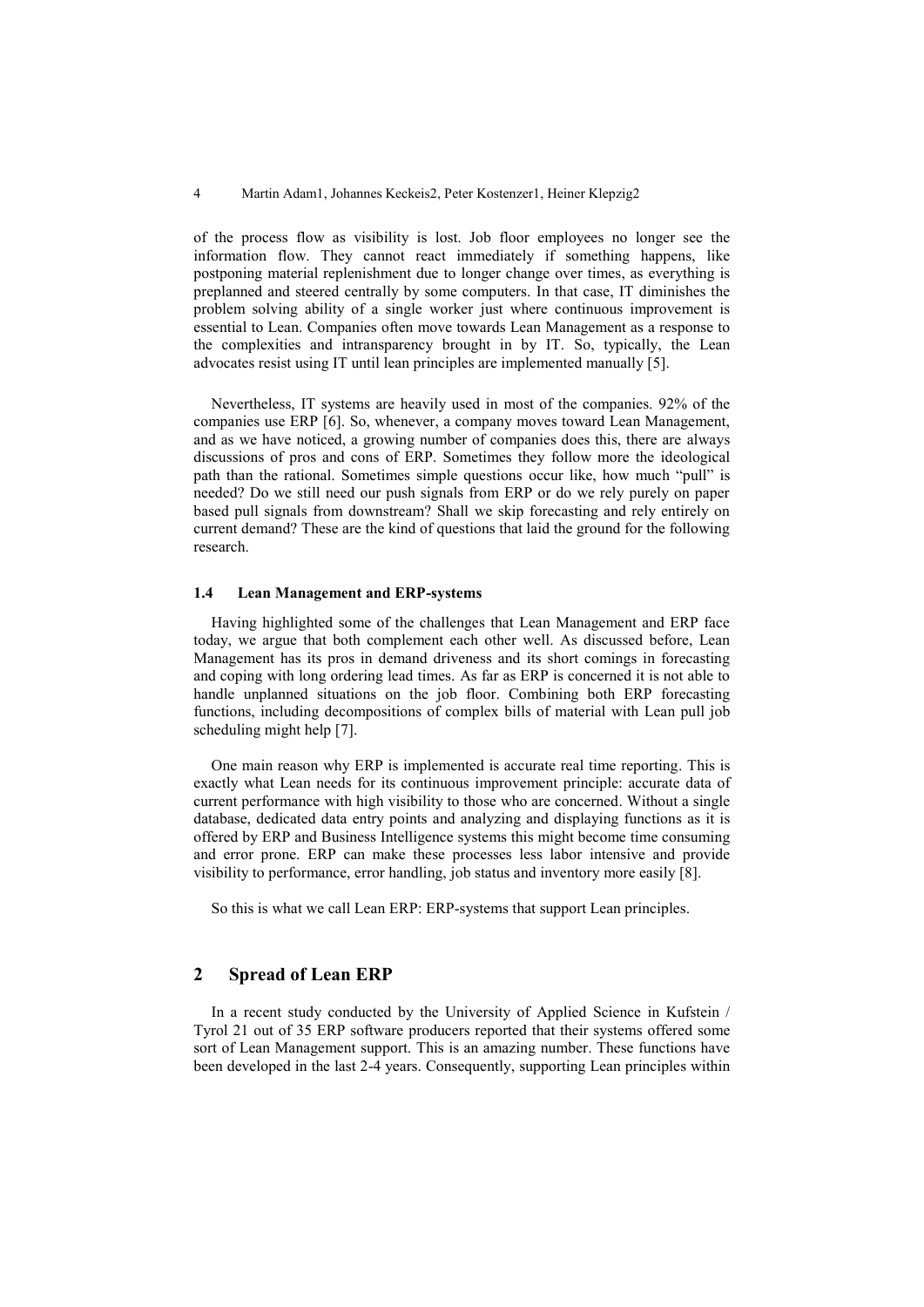ERP are quite a new phenomenon. Software producers that are new in business and those that are well-established offer more Lean support than others. The new and small companies often built their ERP on the base of Lean principles and found a new niche. Whereas the established ones, like SAP, Oracle or Infor, augmented their existing wide range of functionalities with Lean support.

Whether an ERP-system has implemented Lean functions or not also depends on the industry, e.g. ERP for the construction branch have less Lean support. The more international the users of an ERP-system are, the more they use ERP with Lean functionalities. ERP support Lean principles mainly in their material management, production and sales modules. This is not surprising, as this is where Lean comes from and where Lean is mostly applied. Interestingly most of the ERP producers do not plan to further develop into Lean as customer demand is low.

This leads us to the second part of the study. Although many software providers offer Lean functionalities in their systems only 4 out of 80 companies are using them. This means that it is really a niche market. As stated above, Lean advocates are ambiguous about IT support, this has also be proven in the study: companies who go for Lean do not automatically use Lean ERP. They often modify functionalities in their classical ERP-systems and they don't buy specific Lean ERP software. On the other hand, if an ERP system offers Lean support, companies are likely to use them. The use of Lean ERP systems depends of the size of the company, showing that midsize companies are more ahead than small or large ones.

## **3 Areas of research in Lean ERP**

We found that Lean Management and ERP-systems is not a question of one or the other but that they might fit together. We have identified fives areas of interest for further research (see Fig. 1).

| II. Spread of<br><b>Lean ERP</b><br>(Customer)<br>demand, ERP<br>software)  | III. Lean<br>Principles in<br>ERP<br>(Realization of<br>Lean principles<br>in ERP) | IV.<br><b>Modification</b><br>of classical<br>ERP<br>(Effort of<br>changes) | V. Roadmap<br><b>Lean ERP</b><br>(Steps in<br>implementation<br>and<br>transformation) |
|-----------------------------------------------------------------------------|------------------------------------------------------------------------------------|-----------------------------------------------------------------------------|----------------------------------------------------------------------------------------|
| I. Concept<br>(Challenges in Lean Management and ERP, reasons for Lean ERP) |                                                                                    |                                                                             |                                                                                        |

**Fig 1.** Areas of research in Lean ERP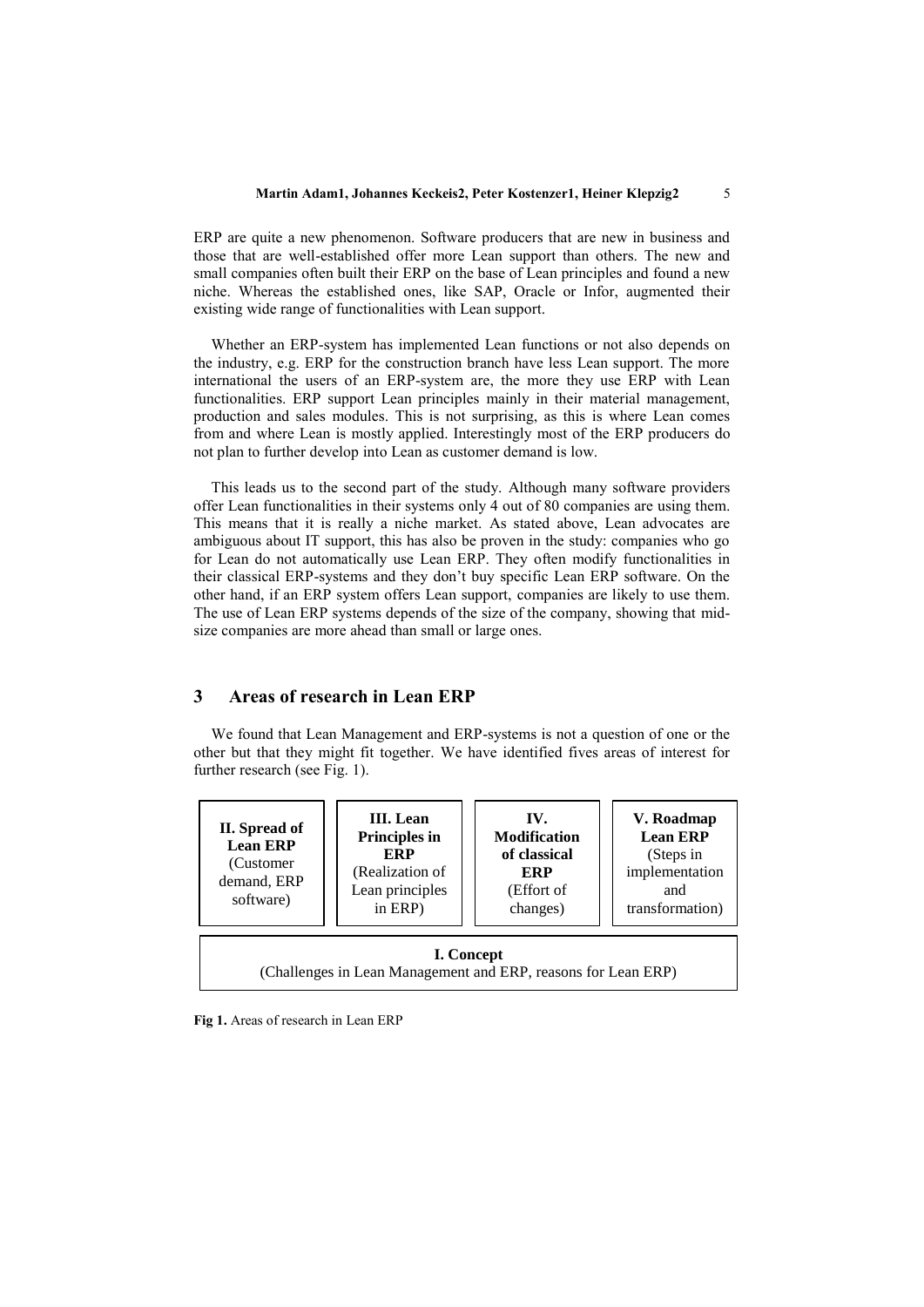A first comparison of the Toyota Production System and a modern ERP-system showed the following differences (see Fig. 2.).



**Fig 2.** Differences between the Toyota Production System and ERP-systems

The comparison shows that most modern ERP-systems follow a philosophy that emphasizes on large-scale production and full load of machinery. This is contrary to the Lean principles.